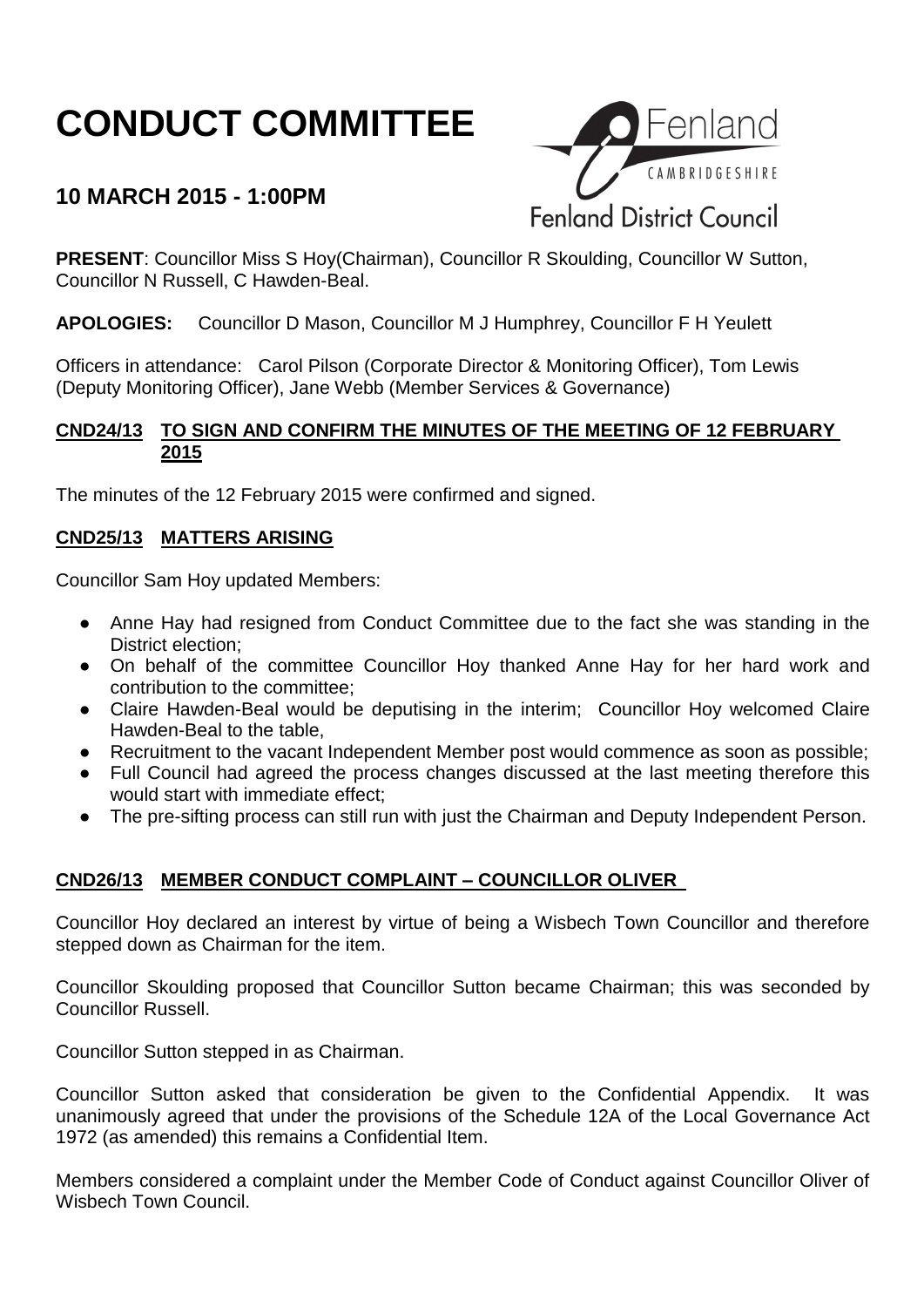Carol Pilson outlined the complaint and reiterated that it was important Members bear in mind the remit of the Committee; this was to consider matters of Member Conduct and whether the Code of Conduct as set out in the Constitution was engaged and then whether the committee considered there to be any breach of the Code. In making that determination it was important at this initial stage that the committee consider only those papers in front of them. Any coverage of the press was not of relevance. Members were only to consider if Councillor Oliver's conduct breached the Code of Conduct.

Councillor Sutton opened the item up for discussion.

Claire Hawden-Beal stated initially her thoughts were this should go forward for further investigation on the alleged breach of confidentiality; Councillor Oliver denied he had leaked the information. Did this mean there was a 'mole' at Wisbech Town Council that did not respect confidentiality therefore she thought an investigation should take place to see how the information had been leaked. this would assure Wisbech Town Council that confidentiality would be kept in the future. Presently there is only Mr Murat's word against Councillor Oliver's and therefore she thought this should be investigated if only for Wisbech Town Council's peace of mind.

Carol Pilson confirmed to Members that the Conduct Committee's remit is in regard to Member Conduct and does not extend to the investigation of Wisbech Town Council's procedures in relation to data protection. For an investigation to be started then it would mean that the Committee believed Councillor Oliver had potentially breached the Code of Conduct himself.

Claire Hawden-Beal explained that an investigation would confirm the mole and in turn repair Councillor Oliver's integrity.

Councillor Skoulding stated he felt sorry for Mr Murat but could not see that Councillor Oliver had done anything wrong. He stated he knew and trusted Councillor Oliver not to speak to the press and therefore his view was that no further action should be taken.

Councillor Russell stated he agreed to a point but that someone had been the mole.

Councillor Skoulding suggested that Wisbech Town Council could ask the press who leaked the information.

Councillor Sutton stated he took on board Claire Hawden-Beal's comments but on the flip side, the leak could be Mr Murat himself; if the committee went to an investigation he was not certain that answers would be gained therefore he was inclined to agree with Councillor Skoulding as he had known Councillor Oliver for four years and was absolutely confident what he has said was the truth.

Clare Hawden-Beal stated she was still concerned for Councillor Oliver but on the basis there was no new information from either of them she agreed with Councillor Skoulding to take no further action.

Councillor Skoulding proposed that no further action be taken; this was seconded by Councillor Sutton and unanimously agreed by the Committee.

*(Councillor Hoy declared a non - pecuniary interest by virtue of being a member of Wisbech Town Council.)*

#### **CND27/13 CONFIDENTIAL PART OF APPENDIX 1**

The confidential appendix was noted.